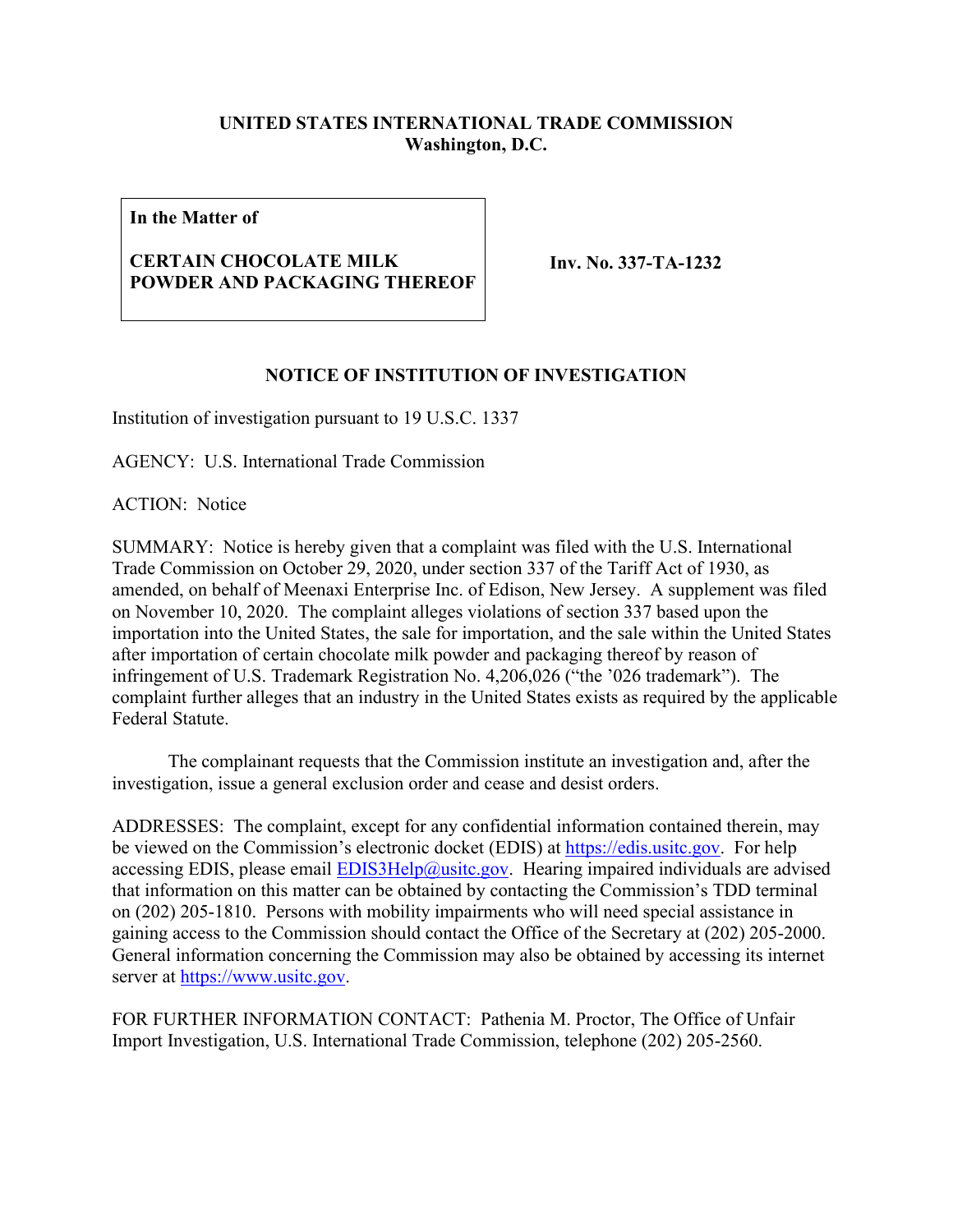## SUPPLEMENTARY INFORMATION:

AUTHORITY: The authority for institution of this investigation is contained in section 337 of the Tariff Act of 1930, as amended, 19 U.S.C. 1337, and in section 210.10 of the Commission's Rules of Practice and Procedure, 19 C.F.R. 210.10 (2020).

SCOPE OF INVESTIGATION: Having considered the complaint, the U.S. International Trade Commission, on November 24, 2020, ORDERED THAT –

(1) Pursuant to subsection (b) of section 337 of the Tariff Act of 1930, as amended, an investigation be instituted to determine whether there is a violation of subsection (a)(1)(C) of section 337 in the importation into the United States, the sale for importation, or the sale within the United States after importation of certain products identified in paragraph (2) by reason of infringement of the '026 trademark; and whether an industry in the United States exists as required by subsection (a)(2) of section 337;

(2) Pursuant to section 210.10(b)(1) of the Commission's Rules of Practice and Procedure, 19 C.F.R. 210.10(b)(1), the plain language description of the accused products or category of accused products, which defines the scope of the investigation, is "chocolate milk powder in consumer-sized container with the Bournvita label";

(3) For the purpose of the investigation so instituted, the following are hereby named as parties upon which this notice of investigation shall be served:

(a) The complainant is:

Meenaxi Enterprise Inc. 86-88 Executive Ave. Edison, NJ 08817

(b) The respondents are the following entities alleged to be in violation of section 337, and are the parties upon which the complaint is to be served:

> Bharat Bazar Inc. 34301 Alvarado Niled Road Union City, CA 94086

Madras Group Inc. d/b/a Madras Groceries 1177 West El Camino Real Sunnyvale, CA 94087

Coconut Hill Inc. d/b/a Coconut Hill 554 Murphy Ave. Sunnyvale, CA 94086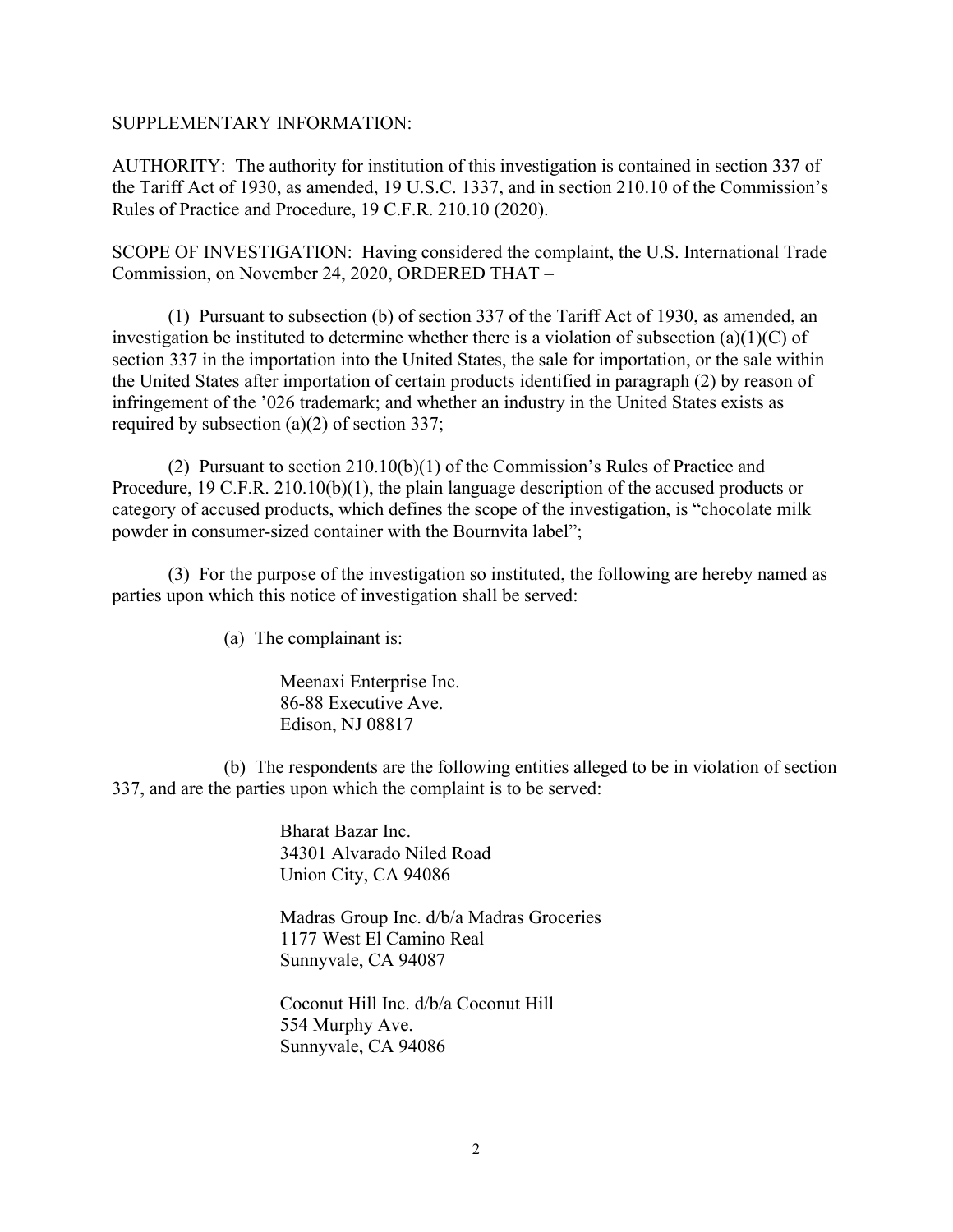Organic Food Inc. d/b/a Namaste Plaza Indian Super Market 3269 Walnut Ave. Fremont, CA 94538

India Cash & Carry Inc. d/b/a India Cash & Carry 1032 E. El Camino Real Sunnyvale, CA 94087

New India Bazar Inc. d/b/a New India Bazar 2368 Bentley Ridge Dr San Jose, CA 94538

Aapka Big Bazar 831-833 Newark Avenue Jersey City, NJ 07306

Siya Cash & Carry Inc. d/b/a Siya Cash & Carry 832 Newark Avenue Jersey City, NJ 07306

JFK Indian Grocery LLC d/b/a D-Mart Super Market 3000 Kennedy Blvd Jersey City, NJ 07306

Trinethra Indian Super Markets 39207 Cedar Blvd Newark, CA 94560

Apna Bazar Cash & Carry Inc. d/b/a Apna Bazar Cash & Carry 1700 Oak Tree Road Edison, NJ 08820

Subzi Mandi Cash & Carry Inc. d/b/a Subzi Mandi Cash & Carry 1347 Stelton Road Piscataway, NJ 08854

Subhlaxmi Grocers 550 Stelton Road Piscataway, NJ 08854

Patidar Cash & Carry Inc. d/b/a Patidar Cash & Carry 128 Durham Ave. South Plainfield, NJ 07080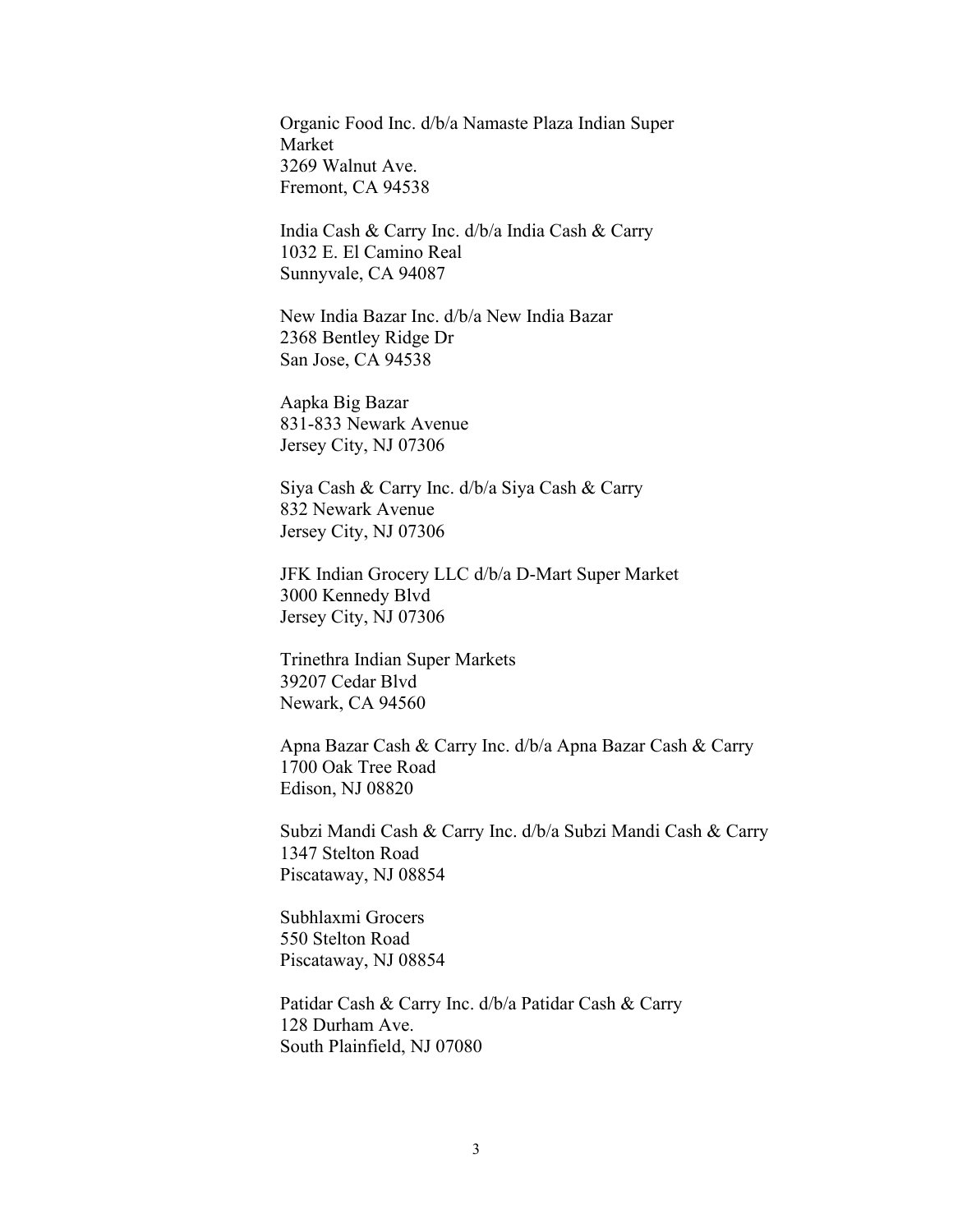Keemat Grocers 3311 Highway 6 S Sugarland, TX 77478

KGF World Food Warehouse Inc. d/b/a World Food Mart 14625 Beechnut St. Houston, TX 77083

Telfair Spices 1219 Museum Square Dr. Suite 100 Sugarland, TX 77479

Indian Groceries and Spices Inc. d/b/a iShoplndia.com 10701 W. North Avenue Suite 100 Milwaukee WI 53226

Rani Foods LP d/b/a Rani's World Foods 16721 Hollister Street Suite Q Houston TX 77066

Tathastu Trading LLC 100 Ryan St. Ste 21 South Plainfield, NJ 07080

Choice Trading LLC 7000 Kennedy Blvd East Guttenberg, NJ 07093

(c) The Office of Unfair Import Investigations, U.S. International Trade Commission, 500 E Street SW, Suite 401, Washington, DC 20436; and

(4) For the investigation so instituted, the Chief Administrative Law Judge, U.S. International Trade Commission, shall designate the presiding Administrative Law Judge.

Responses to the complaint and the notice of investigation must be submitted by the named respondents in accordance with section 210.13 of the Commission's Rules of Practice and Procedure, 19 C.F.R. 210.13. Pursuant to 19 C.F.R. 201.16(e) and 210.13(a), as amended in 85 Fed. Reg. 15798 (March 19, 2020), such responses will be considered by the Commission if received not later than 20 days after the date of service by the complainant of the complaint and the notice of investigation. Extensions of time for submitting responses to the complaint and the notice of investigation will not be granted unless good cause therefor is shown.

Failure of a respondent to file a timely response to each allegation in the complaint and in this notice may be deemed to constitute a waiver of the right to appear and contest the allegations